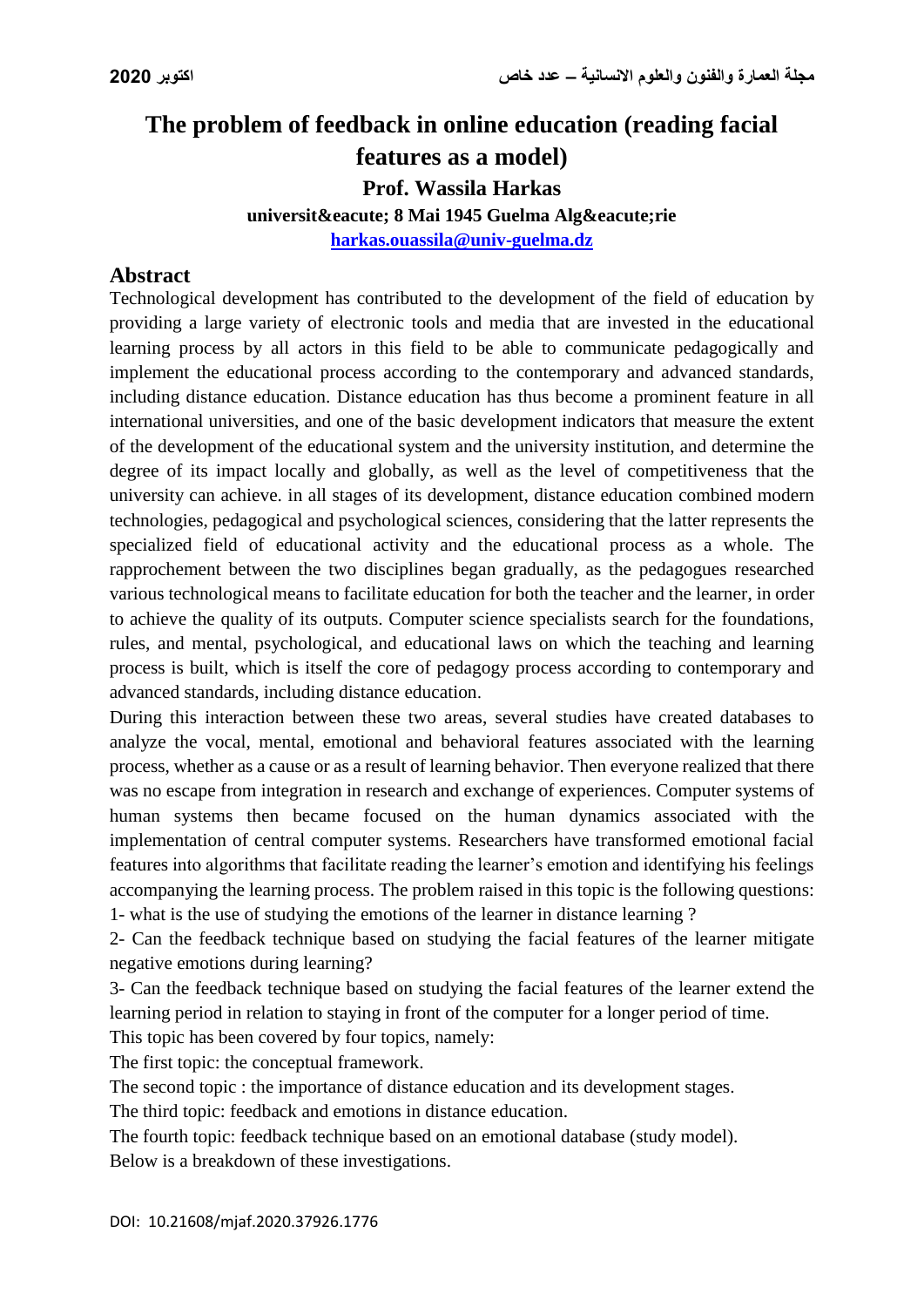**First topic:** in this topic we examined the concepts of the study with highlighting the importance of the subject as this study aims to illuminate some points regarding the education process that has become subject in these circumstances to the hypothetical pattern and distance teaching. The objectives are as follows :

1-Highlighting the importance of distance education, which has become a necessity imposed by the conditions of scientific development and global openness, as currently imposed by the crisis of the new coronary epidemic Covid-19.

2- Highlighting the importance of reading and analyzing the emotional features of the distance learner and understanding the associated moods, needs, interests and inclinations, because learning is an emotional and a mental activity at the same time, and the emotional and mood side greatly affects the quality of learning.

3- Introducing the feedback technique based on the emotional data of the learner as one of the latest techniques in distance education, which allows the teacher or the machine to intervene in a timely manner to give alternatives and solutions appropriate to the student's emotional state in order to increase his attention, increase his motivation, and increase the percentage of positive interaction, and it includes ensuring the continuity and quality of learning.

### **This topic also deals with the definition of the research variables, as follows:**

- The concept of education: It is the set of activities that the teacher undertakes to provide the learners with knowledge, skills, behaviors, values and attitudes, in institutions designated for them, according to specific curricula, in order to achieve specific goals also related to the individual and society. It should be noted here that the activity of education varies from formal education to virtual education. This means that the person in charge of the education has other tasks and roles that were not present in the attendance education, such as teaching via electronic media, using the devices, and electronic planning for lessons, activities, and calendars.

- The concept of learning: it is a complex and compound, mental and emotional activity that the learner undertakes that allows him to acquire a total of knowledge, values, ideas, directions and skills. The learner does not see that he is inferred from the behavior and the change that is developing on him, so he assumed that it was a positive trend. It is according to Foucambert, a continuous process in time interacting with the sociocultural environment in which the individual lives, and that education is only an aid to the learning process.

-The concept of distance education: distance education is that activity that the professor performs via a computer, using various communication tools in order to carry out his teaching tasks by offering courses via electronic networks, providing guidance and direction mechanisms, organizing tests as well as managing and evaluating resources and processes, all this without a direct presence of students, that is, in a virtual world. Thus, distance education in this subject is e-learning.

-The concept of feedback: It is to inform the student of the result of his learning and provide him with information continuously, to help him know his actual level and enable him to improve, amend or maintain it. It is therefore the corrective verb inherent in the educational process; This is from the side of the professor, but from the side of the student, it is the echo that results from the learning process, which appears in the different responses of the learner, including answering questions and exercises, requesting the transition from an educational unit to another at a higher level using some of the effects and images available in the electronic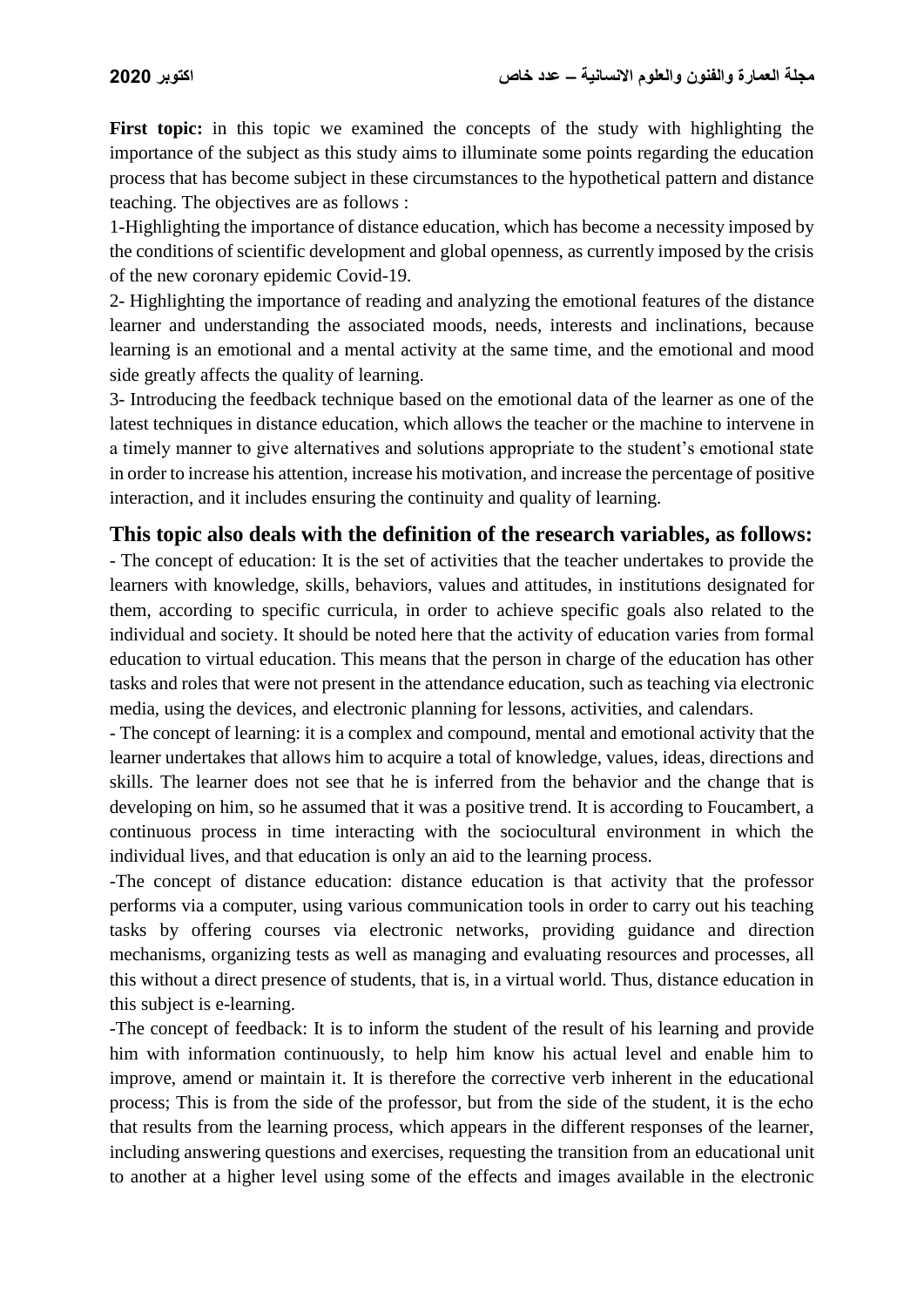system. The learner also shows emotional responses that carry very important messages useful in evaluating the educational process remotely, by analyzing the features of the emotional face as is the case in our topic, and this feedback on the emotional database or E m A d system, which we will try to explain in the next element From the intervention.

### **second topic: the importance of distance education.**

This topic shows the importance and characteristics of any distance education benefits for each of the parties to the deductive process, and they are as follows:

**a- For the student**: The primary goal of the educational process is the learner himself and bringing him to the full development of the personality in all its aspects: mental, psychological, linguistic and social, and achieving psychological and social harmony; Note that this growth can only be achieved through good learning, and this is what distance education offers him. It is sufficient for the learner to own a computer because it is the primary resource in the learning process. The characteristics of the learner can be summarized as follows:

- Developing the skills of using new technologies in communication and learning.

- Ease of access to information as the world has become an open book for everyone thanks to the Internet, which provides students with an immense and unprecedented amount of knowledge and its sources, such as electronic broadcasting, platforms and databases, encyclopedias, and free and paid educational sites, with no time and space limitations. This allowed the learner to obtain an infinite amount of knowledge in a short time without much effort.

- Encouraging interaction between students and their professors, as the knowledge is no longer ready in front of the learner, but seeks it gradually under the guidance of the teacher or machine until he reaches it, and this is the constructive pedagogy.

- The acquisition of completely new methods in the learning process that uses the skill of research and depth, the skill of self-evaluation and above that he has approval either from the professor or the system.

- Encouraging the student to research and dive deeper into it thanks to the existing suspense factor of websites, software and applications, the use of colors, movement and threedimensional.

- Providing the learner with positive psychological attitudes towards school and learning.

#### **b- For the professor:**

**-**The non-mobility of the professor allows saving time and effort.

- The non-mobility of the professor eliminates the problem of the scarcity of teachers and gives them the opportunity to excel because they will be active on a wider scale and more effectively, as they will focus on the good design of lessons starting from defining goals accurately.

- Reaching a large number of students at the same time without effort such as local and international platforms.

- Providing various forms of feedback, we will talk about in the feedback component.

#### **c- for the educational system:**

- Keeping pace with scientific and technological development across the world, and generalizing the smart character to educational institutions.

- The greatest benefit to governments from distance education is the provision of capital that is spent on papers, textbooks, pens, and all the traditional facilities of the educational institution.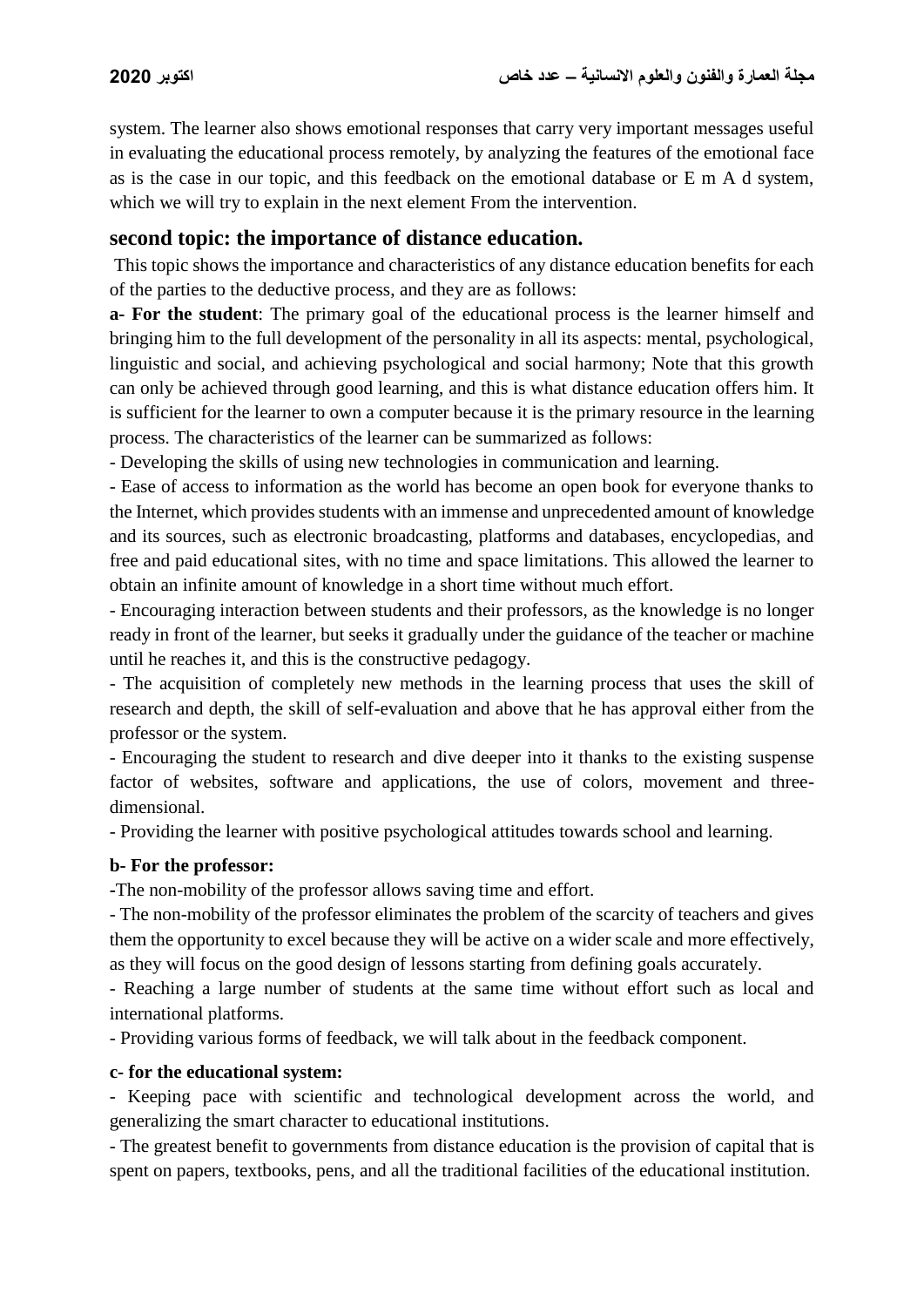- Facilitating the renewal of the training of professors, administrators and workers, with the aim of keeping pace with scientific, technological and pedagogical development and acquiring new skills that qualify them to carry out the new tasks that the profession imposes.

-Apply the rules of local and global competitiveness and taking into account the standards of university classification and ranking.

We also dealt with in this topic a glimpse of the development of distance education, where in the second half of the twentieth century, the need to extend the age of education became increasing, and with the spread of education democracy as a human right, education has become compulsory in its elementary stages and is open at the secondary and university levels. In the sixties of the last century, the Open University appeared in the United Kingdom and Teluq in Quebec-Canada, in order to allow young people to learn in the place and time they choose; This gave the opportunity to form other groups such as workers and women staying at home. Thanks to the remote broadcast system for training programs. Since that period, education has become an area of economic competition, in which huge capital is invested in order to improve the quality of learning, which in turn works to develop the economy of nations.

In view of the breadth of this topic, we will focus on the most important milestones in the course of developing e-learning, as follows:

-The stage of correspondence education: It is a very old system, dating back to the year 1728, where Caleb Phillips proposed to give lessons in the United States through publications in newspapers. Teaching takes place on paper media: books, and publications.

-The stage of audiovisual education: It is also called radio and television education, which focuses on tangible and not only verbal learning.

-he stage of automated media: was characterized by the emergence of computers and the use of multimedia, such as floppy and CD-ROM, letters, fax, and others. At this stage the Internet appeared, but with traditional means. At this stage, behavioral and cognitive pedagogy continued, with the knowledge given ready for the learner.

-The internet stage: In the late nineties of the twentieth century, the electronics and multimedia technology trade and electronic security developed, and it became very easy to manage the educational process via the Internet, which is the third generation of e-learning that is from the university a virtual world largely simulates with the traditional university reality. It is then the stage of complete openness. In it, the learner became taught everywhere and across the world at the same time, in an interactive way; Within his reach are all means and mechanisms leading to knowledge. This stage in programming and teaching knowledge depends on the pedagogical "social constructivism" and the relational pedagogy.

We also reviewed in this topic the most important challenges facing distance education, and we summarized them as follows:

- Create an electronic educational environment by providing departments equipped with all technologies for education and distance learning and linking them to the Internet, and put them at the disposal of the professor and the student.

- Helping students to own at least a computer and connect to the Internet in their homes, to ensure that lessons and exams are not delayed and transferred, and that they obtain graduation certificates.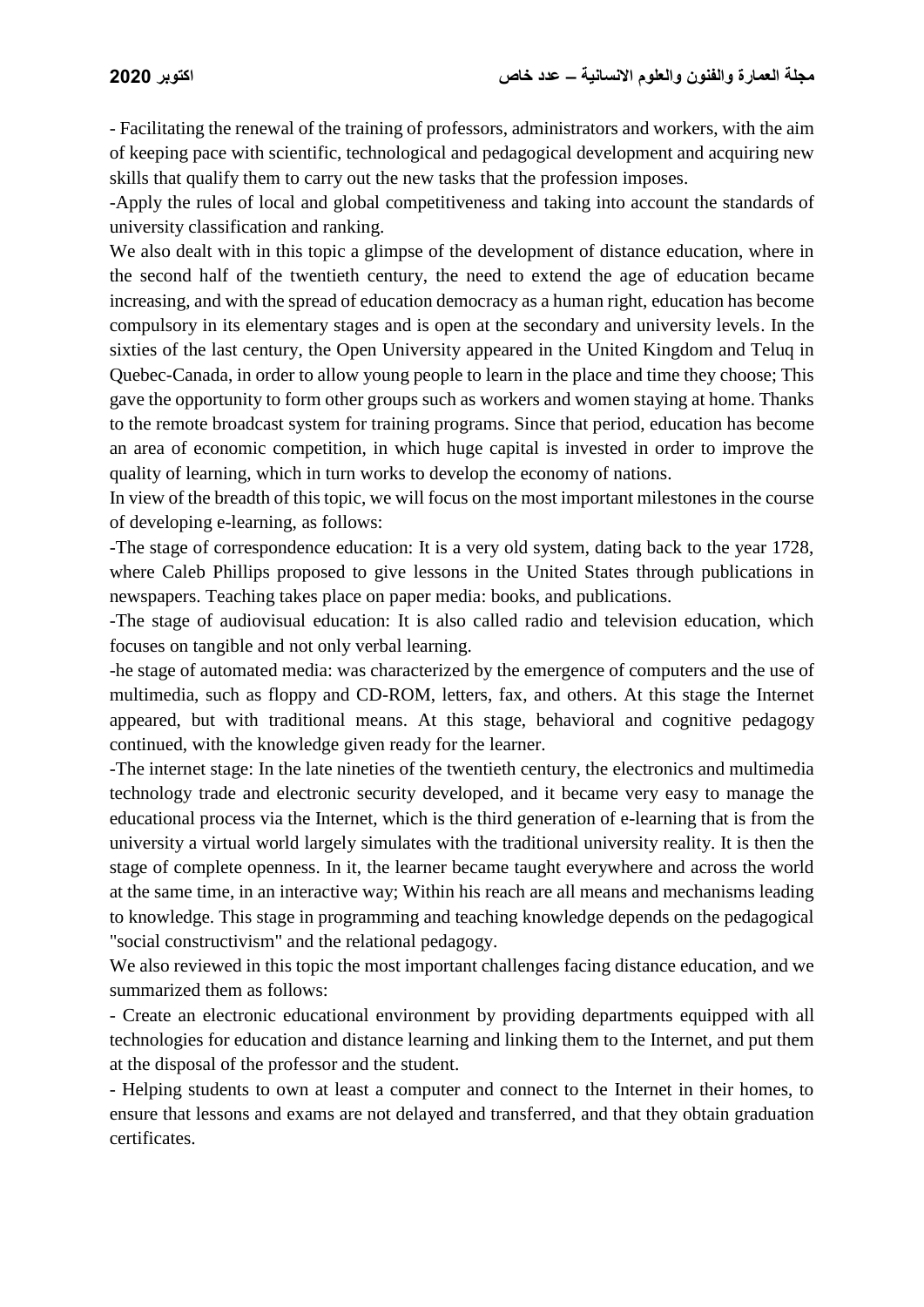- Get used to the default attendance for both the teacher and the student; This requires a level of awareness and responsibility.

- The development of critical thinking, because the vast abundance of knowledge and information requires the ability to sort and criticize as it represents different idiologies and different ideological orientations, at a time when that was not permitted for the student, not even for the professor.

- One of the basic rules of distance education is individualism towards cooperation, information and research sharing, which are not used in our Arab universities.

- Control of the interaction process technologically and psychologically, as the student is not accustomed to participating in accessing the information and the professor is not accustomed to the student's criticism and opposition to him.

- Production in the Arabic language, as one of the most important challenges that await those involved in distance education is production in the Arabic language, whether in terms of software, applications or databases.

-The problem of feedback and the lack of student interaction, controlled by a set of factors, including poor student skills in controlling electronic work, or poor Internet flow. Among the most important factors that hinder the student's interaction with teachers and lessons is his psychological state and mood. In this approach, we wanted, through our topic, to present this problem and draw the attention of you who are interested in e-learning to the necessity of establishing a database with each educational program, describing the emotional state of the student on the one hand, and setting up a set of mechanisms for motivation and stimulation on the other hand, in order to increase interaction Positive and quality assurance of learning.

### **Third topic: feedback and emotions in distance education**

Feedback has a major role in the conduct of the educational process, and it appears in these characteristics:

- Reinforcement feature: positive reinforcement for each correct performance and for every attempt in the required direction. Bruner stresses that the stimuli may be internal, linked to the student's emotional side and personal desire to succeed and obtain good results.

- The motivation feature: stimulating the learner's enthusiasm, drawing his attention, and suspending it, with the aim of continuing and having fun in learning.

-The guiding feature: directing learning behavior towards the performance related to the learner's goals without wasting time and effort.

On the importance of emotions in feedback, it affects the learner's learning of knowledge, skills, values, directions and ideas; This is because the mental aspect in a person is driven by his emotions, and moods, and determines his learning paths. A positive mood, for example, activates the ability to solve problems and stimulates creative thinking; While the sad mood is related to logical and deep analytical thinking; As for the excitement of extreme anger and extreme joy, it distracts the mental processes and disturbs the learning process.

There is no doubt that the emotional or emotional state of the learner affects the patterns of his interaction, and is reflected on the features of his face as it expresses his happiness or sadness, his satisfaction or indignation, his enthusiasm or boredom. Researchers designed many models of protocols to read emotional features while learning with great accuracy, because emotions:

- Raise learning behavior.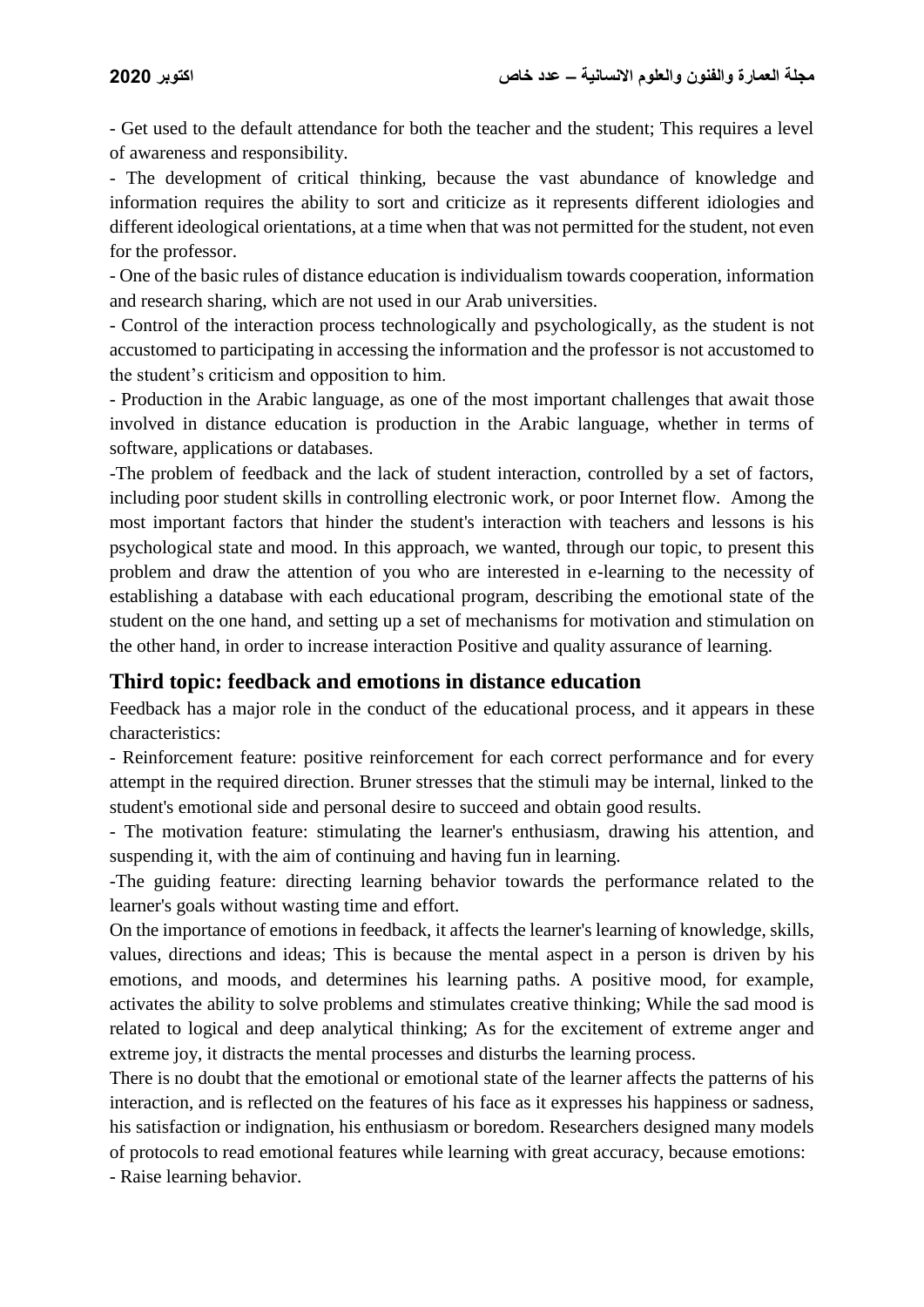- Direct the learner towards the target.
- Increase motivation and activity and urges exertion.
- Stimulate creative thinking and achievement.

-Ensure continuity of learning.

## **Fourth topic: Presenting a sample of studying the emotional features of the learner**

Emotional feedback based on Emotional Features is called EmAd: Emotion-based Adaptation and it has two basic stages:

**1-The stage of detection of the emotions of the learner**: Through which emotional databases are constructed so that all changes are stored on the muscles of the learner's face, specifically through points distributed in the image of the learner's face, such as anger, joy, fear, boredom, surprise, depression, and neutrality emotion. They are projected into different dimensions with emotional connotations. The machine learning model and the statistical models used in facial expression recognition systems are trained and tested using data algorithms. During the learning process:

- A picture of the learner is taken every 5 seconds for a period determined by the person responsible for the education or the electronic system.

- The system determines the points of the facial features.

- It studies the distances between them and then determines the type of emotion that results from this shape.

- If most of the pictures taken of the student show positive emotions, the learner will be allowed to continue learning, but in the opposite case, the system will go to the second stage, which is the stage of instructions and directions, and adjustment of the teaching tools.

**2-Stage of recommendations or solutions**: It is the process of modification and guidance carried out by the teacher or the system to motivate the learner to continue his learning and it contains recommendations and pedagogical and other psychological solutions.

#### **A- Pedagogical recommendations:**

- Modifying the content (in the form or content, or in both the form and the content), adding other educational methods, adapting the content to the needs and preferences of the learner.

- Re-planning lessons and translating them into pictures, cuts, curves and other forms of mental representation in learning.

- Adapt the content to the learning features, be it audio, visual, emotional or sensory.

- Adapting the educational content and integrating knowledge in its sociocultural context, so that he does not feel cultural alienation, there for, accepts information easily.

#### **B- Psychological recommendations:**

- Strengthening confidence in the learner's self through positive reinforcement and compliments.

- Instruct the learner to overcome negative feelings.

- Taking time out to train the learner on deep breathing exercises and relaxation due to its many benefits in stimulating the brain to learn, and reduce stress and negative emotions.

-Complimenting the learner's efforts and results that he achieved, even if it is small, in order to keep him interested and continue his learning.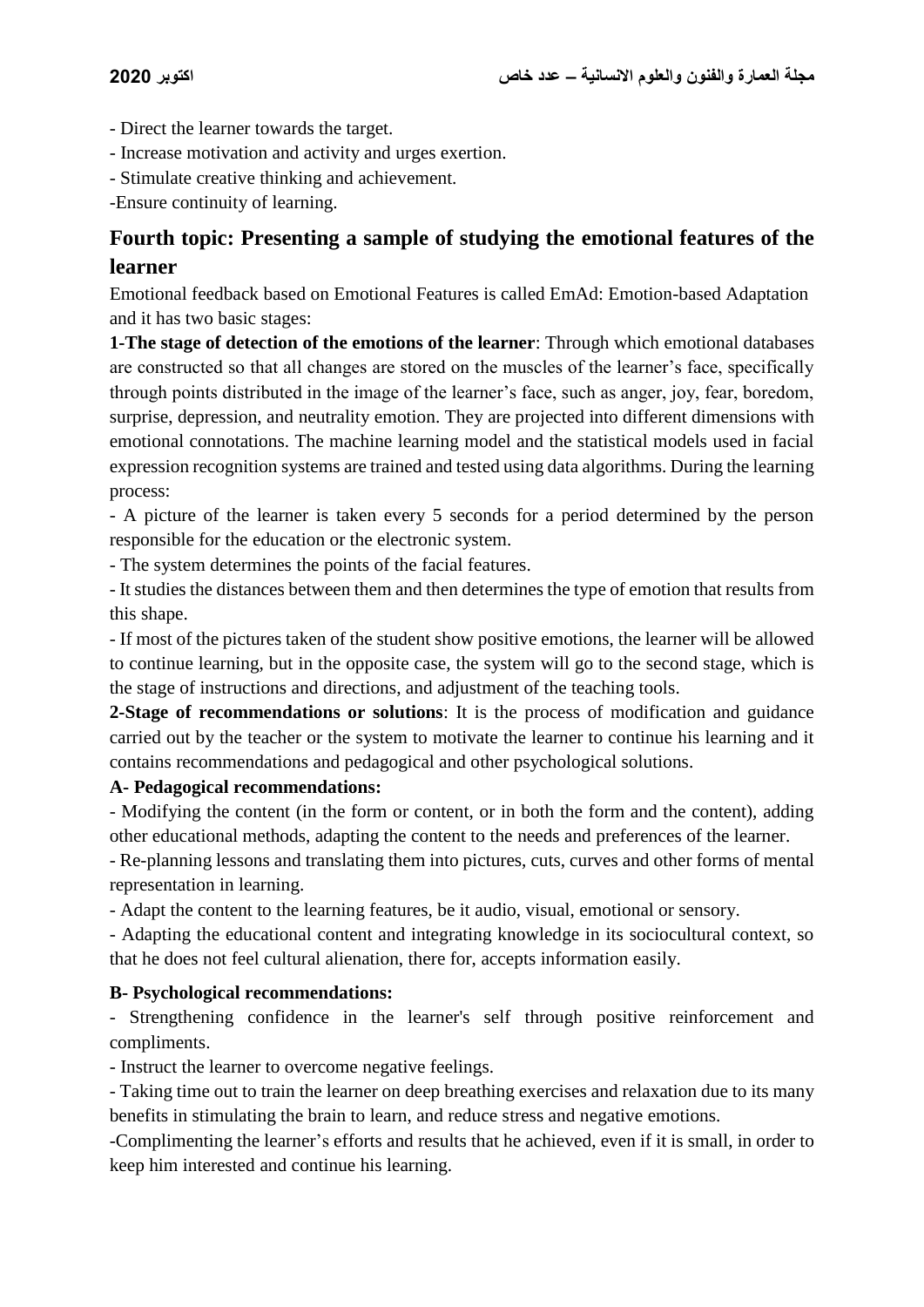### **The Results**

The results of this model confirmed and answered to us carefully the questions that we set out on our topic, as follows:

1-Emotions play an essential role in e-learning.

2-The proposed solutions reduced the passive emotions of the learner, as the following form shows that the members of the sample showed negative emotional features, and once they applied the proposed psychological and pedagogical solutions, their psychological condition improved and the percentage of positive emotions increased, even if at a limited rate. If this indicates something, it indicates the efficacy of this technique, especially if researchers developed it more.

3-The proposed pedagogical and psychological solutions allowed the students to learn for a relatively longer period: The results of the study that we adopted as a model in our subject indicated that the time period during which learning took for the members of the sample increased from 1 minute to 13 minutes, and this in itself is a good indication of the effectiveness The system established by the researchers in this study, as shown in the following figure.

### **Recommendations**

In view of the importance of the topic and its great benefit to all users of distance education, especially students and professors, and since this type of studies is still recent, and studies in it are still modest, especially with regard to inter-studies, we recommend the following:

1- Conducting more studies on e-learning based on the learner's emotions statement.

2- Serious cooperation, but rather integration, between psycho-pedagogical disciplines and computer science majors.

3- Create more databases to store emotional information, prepare protocols for analysis and interpret this data.

## **References:**

-jabir Abdullah, althakaa alwujdani wa alakatuhu bilkafaa alzatia wa isteratijiat muajahat alzughut lada mualimi almarhala libtidaiyat, fi majalat dirasat fi ilm annafs, aladad (3), mujalad (5), s s, 533-569.

-Aljammal hanan, rukha suaad, athar istikhdam altaalum almudmaj fi tadris madat alahiaa ala attahsil addirasi wa alinfialat alakadimiya litulab alssaf alawal althanawi, fi majalat kuliyat attarbia, adad khasbimuatamar alkulia, almanufia, alsana 30, oktober, 2015.

-janbi kamal,altaalum aliktruni waaltaalum an buaad, aala mawkie: [https://.noor-book-pdf-com](https://.noor-book-pdf-com/) .yawm: 15/07/2020.

-alhalfawi walid salim mahamed, altaalim aliliktruni jtbikat mustahdatha, ta1, dar alfikr alarabi, alkahira, 2011, bidun safha.

-aldisuki Ibrahim, kiraat fi almaalumatiya wa altarbya, ta3, hilwan, masr, 2012, s169.

-aldamardeche mahamed, aljammal hanana, albarbari nachwa, dawr alinfialat al akadimiya fi taalim al ulum wariyadiat, almuatamar alilmi alsabie addaulialthalith litarbiya alwujdania filmujtamaat alarabiya fi dhue altahadiyat almuaasira almunaakad bikuliyat altarbiya-jamiaat almanufia- masr, 2017. Fi almawkie: https//www.academia.edu.yaul: 20/06/2020.

-zukanabidet، abousamidsuhayl,istratijiyattakdimaltaghziaalrajiaa,mutawafir alaa almawkiea:https://sst5.com/article/2155/33(10). Bitarikh:10/06/2020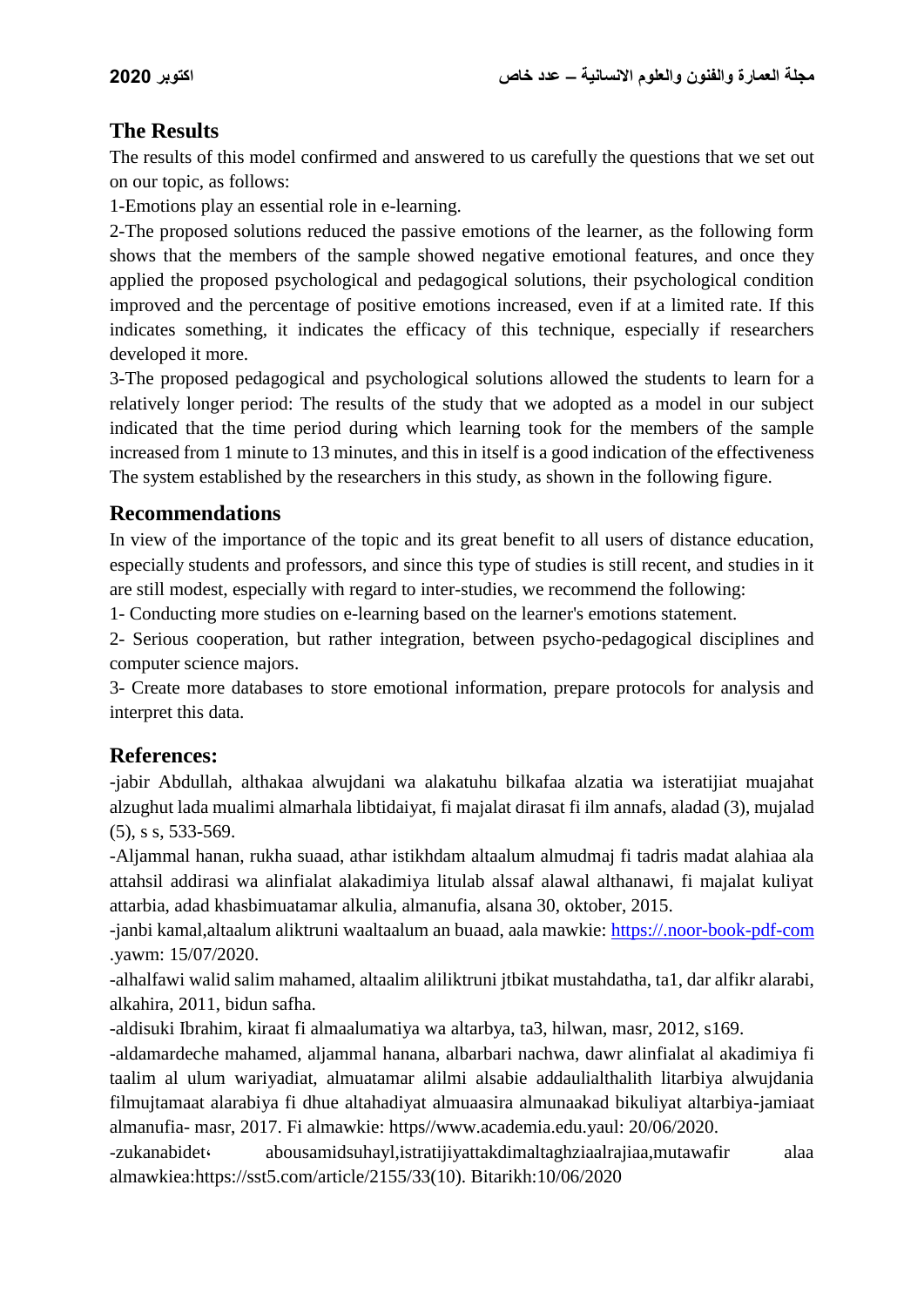Rihi Mustafa aliane, abd eddbes mahamed, wasail al ittisal wa teknulujia altaalum, dar assafa.t1, 1999, s28.

-rihem Mustafa mahamed ahmed,(tawzif altaalim alelektruni litahkik maayir aljawda fi alaamalia altaalimia), fi almajala alaarabia lizaman jawdat lataalim aljamiea, almujallad(5), aladad(9), 2012,s 5.

-chamma nazer said, mukadima fi tekniyat altaalim, dar alfikr, amman, 2008, s 273.

-majdi yunes hachim, altaalim alilikruni-mfhumuhu-khasaisuhu-kawaeduhu-awaikuhu, dar uhur lilmaarifaa wa albaraka lilnachr wa altawziea, masr, 2017, s 124

-abdel hamid wa aakharun, manzumat altaalim aabra alchabakat, aalam alkutub, alkahira, 2005, s 17.

-mahdi mahamed hamid, thaaban sanabil sagman, istratijiat altadris fi albinaiya wa almaarifiya wa mawaraa almaarifiya, dar alrizwan lilnachr wal tawziea, aman, 2018, s 183

-nuwwar, bulihbel,marbuha,rafiq, qia, (altaghzia alrrajiat wadawruha fi tahqiq ahdaf hissat al tabiya wa arriyada(, fi majalat alderasaat wa albuhuth alijtimaiya-jamiat alchahid hamma lakhdar- alwad, aladad 20, disamber 2016, s s(68-82) s 69.

-abdelaati hasan abukhatwa alsyid, altaalum alilktruni alrakmi, alnazaria, altasmim, alintaj, aliskandaria, dar aljamiaa aljadida lilnachr, 2009,s 24.

1. A. Barman and P. Dutta, "Facial expression recognition using distance and shape signature features," Pattern Recognition Letters, 2017.

2. A. Ortony, G. L. Clore and A. Collins, The cognitive structure of emotions, Cambridge university press, 1990.

3. Ada Demb, (Computer Systems for Human Systems), Pergamon, View on Science Direct first Edition, January 1979. [https://www.elsevier.com/books/.](https://www.elsevier.com/books/)

4. Ali Mollahosseini &all, Facial Expression Recognition from World Wild Web, December  $2016$ , at

[https://www.researchgate.net/publication/316440968\\_Facial\\_Expression\\_Recognitionfrom\\_](https://www.researchgate.net/publication/316440968_Facial_Expression_Recognition_from_World_Wild_Web,01/07/2020) [World\\_Wild\\_Web,01/07/2020.](https://www.researchgate.net/publication/316440968_Facial_Expression_Recognition_from_World_Wild_Web,01/07/2020)

5. Asit Barman, Facial Expression Recognition using Distance and Shape Signature features, PY  $-2017/06/01$ , disponible sure: https://www.researchgate.net/publication/317858652 Facial Expression Recognition using Distance and Shape Signature features. 20/06/2020.

6. Boughida Adil, Kouahla Med Nadjib, Fatima Bouhlaci, Lafifi Yacine and Wassila Harkas», L'influence de l'état émotionnel de l'apprenant dans un EIAH" 2018 7th International Symposium ISKO-Maghreb, 2018.

7. Bruner J, Pour une théorie d`instruction, Rédaction Didactique et Pédagogique Bucarest. 1970.

8. Cathia PAPI, De l'évolution du métier d'enseignant à distance, Sticef, vol. 23, numéro 1, 2016, pp. 15-45, DOI, p17.

9. Claudine LEBORGNE-TAHIRI, L'ENSEIGNEMENT A DISTANCE dans

10. Guillemet, P, Former à distance. La Télé-université et l'accès à l'enseignement supérieur 1972-2006. Québec : Presses de l'Université du Québec, 2007.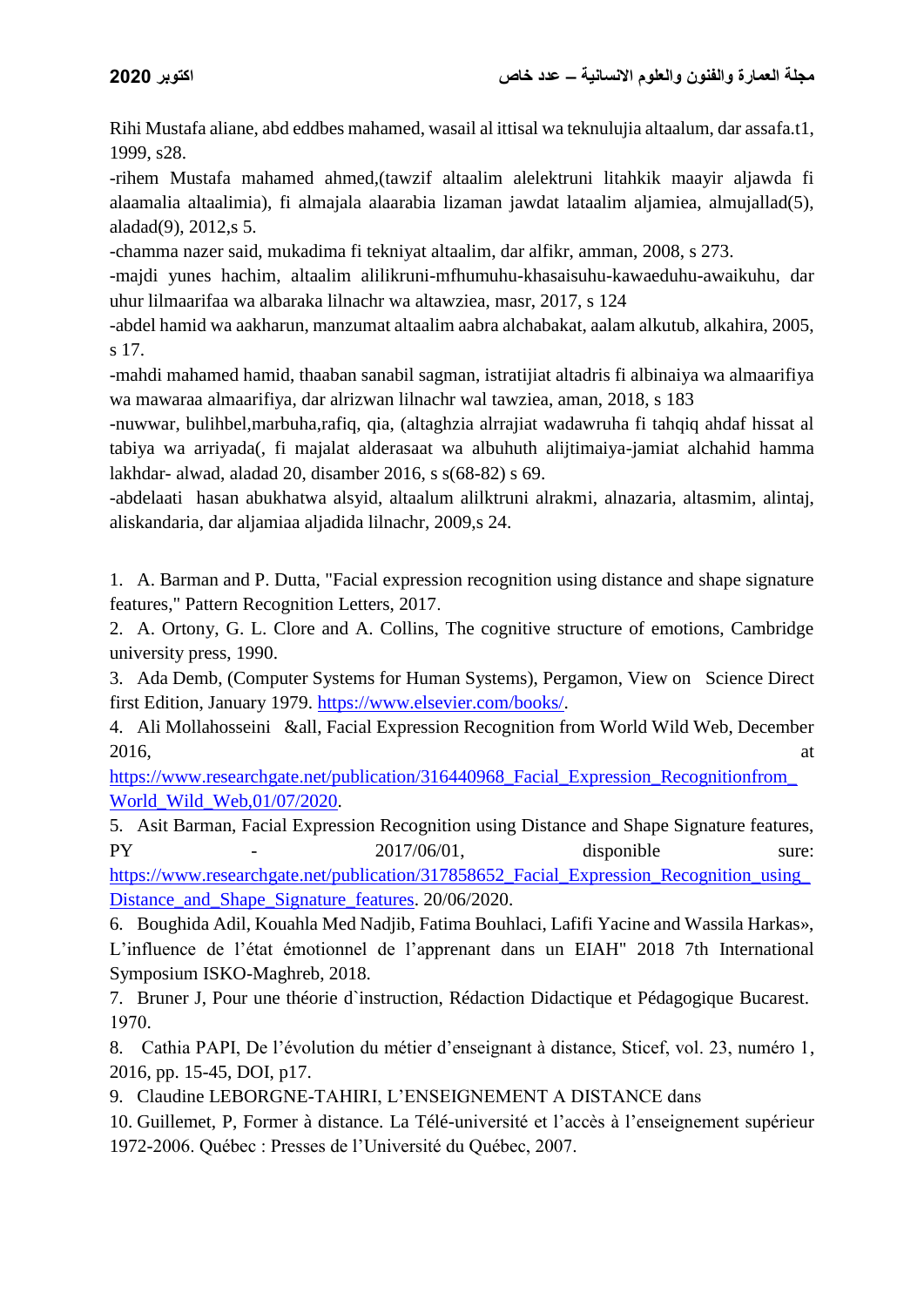11. Chaffar, S. and Frasson, C, Architecture des Systemes Tuteurs Emotionnellement Intelligents. In proceeding of TICE' 04, France. 2004 (Eysenck, 1992; Hartlage, et al., 1993),Collection 128, 2ème édition, 2001, 127p.

12. Emilia Alina Cioboiu, L'analyse de composants émotionnels dans des stratégies d'apprentissage, université de Montréal, 2009.

13. Hertel, P. T. and Rude, S. S., 1991, Depressive deficits in memory: Focusing

14. [http://clifad.qc.ca/upload/files/documentation/avis études](http://clifad.qc.ca/upload/files/documentation/avis%20études%20%20%20%20%20%20%20%20mémoires/portrait_inscriptions_fad.pdf)  [mémoires/portrait\\_inscriptions\\_fad.pdf,](http://clifad.qc.ca/upload/files/documentation/avis%20études%20%20%20%20%20%20%20%20mémoires/portrait_inscriptions_fad.pdf) 2015. http://dspace.univmsila.dz:8080//xmlui/handle/123456789/10507-

15. [https://www.persee.fr/doc/colan\\_0336-](https://www.persee.fr/doc/colan_0336-%201500_1976_num_32_1_4338) 1500\_1976\_num\_32\_1\_4338, 1976, consulté le : 07/2020. P16

16. .Seyedmahdad\_Mirsamadi/ [https://www.researchgate.net/profile/](https://www.researchgate.net/profile/Seyedmahdad_Mirsamadi/publication/314756323_Automatic_Speech_Emotion_Recognition_Using_Recurrent_Neural_Networks_with_Local_Attention,le:16/7/2020)  [publication/314756323\\_Automatic\\_Speech\\_Emotion\\_Recognition\\_Using\\_Recurrent\\_Neural\\_](https://www.researchgate.net/profile/Seyedmahdad_Mirsamadi/publication/314756323_Automatic_Speech_Emotion_Recognition_Using_Recurrent_Neural_Networks_with_Local_Attention,le:16/7/2020) [Networks\\_with\\_Local\\_Attention,](https://www.researchgate.net/profile/Seyedmahdad_Mirsamadi/publication/314756323_Automatic_Speech_Emotion_Recognition_Using_Recurrent_Neural_Networks_with_Local_Attention,le:16/7/2020) Intervention donnée lors du séminaire inter-IUFM de Nantes en avril 2000. Consulté le : 16/07/2020

17. .ISABELLE BARRIÈRE, HÉLÈNE EMILE, FRÉDÉRIQUE GELLA, les TIC des outils pour la classe, disponible sure :<https://www.pug.fr/produit/972/9782706116636/les->tic-desoutils-pour-la-classe. Consulté le : 15/07/2020.

18. Jean Foucambert, Apprentissage et Enseignement, in :

19. L'ENSEIGNEMENT SUPERIEUR : PREMIERES APPROCHES, Disponible sur : [http://www.fastef.ucad.sn/aipu/th\\_23.pdf,](http://www.fastef.ucad.sn/aipu/th_23.pdf) [consulté le :[14/07/2020]

20. lemans.fr/num/vol2016/03-papi-ensaccapp/sticef\_2016\_NS\_papi\_03p.pdf. consulté le : 16/7/2020.

21. Kendal-Boogert, social learning strategies:-bridge-building-between-fields file:///C:/Users/SAMSUNG/Downloads/xml-export%20 (1).xml#, 2018.

22. LAMEUL, G. Former et échanger par les réseaux : ingénierie de formation à distance.

23. - MARCO BERTOLINI, petite histoire de la formation a distance-infographie, le février 4, 2014, disponible sur : https://format30.com/2014/02/04/petite-histoire-de-la-formation-adistance-infographie/.consulté le : 16/6/2020.

24. -Mayer، J، & Salovey، P. (1990). Perceiving Affective Content in Ambiguous Visual Stimuli: A component of Emotional Intelligence. Journal of Personality Assessment, 54, (4), 172-189

25. -Meddouri, N. et M. Maddouri Générer des règles de classification par dopage de concepts formels. In Proceedings of the 9èmes Journées Francophones en Extraction et Gestion des Connaissances (EGC'09), Strasbourg, France, (January 2009).

26. -Merrill, D, Instructional strategies and learning styles: which takes precedence? In R. A. Reiser & J. V. Dempsey (Eds.), Trends and Issues in Instructional Technology.2002, Pp.99- 106, Columbus, OH: Prentice Hall.

27. -Mirsamadi، S.; Barsoum، E.; Zhang، C. Automatic speech emotion recognition using recurrent neural networks with local attention in: MORANDI F. Modèles et méthodes en pédagogie, Nathan Université, p 127.